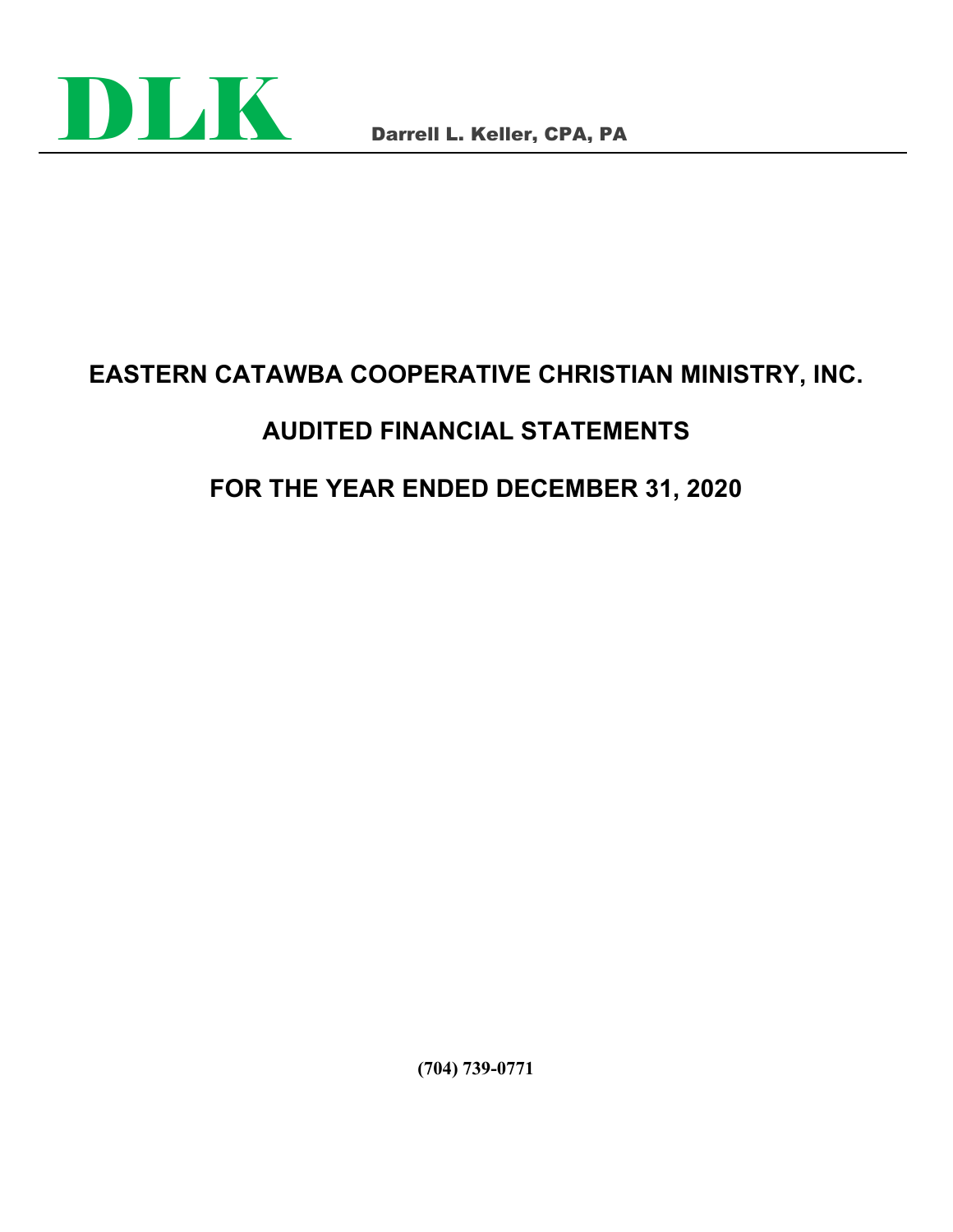# EASTERN CATAWBA COOPERATIVE CHRISTIAN MINISTRY, INC. TABLE OF CONTENTS FOR THE YEAR ENDED DECEMBER 31, 2020

| FINANCIAL STATEMENTS                     | PAGE    |
|------------------------------------------|---------|
| Independent Auditor's Report             | $1 - 2$ |
| <b>Financial Statements:</b>             |         |
| <b>Statements of Financial Position</b>  | 3       |
| <b>Statements of Activities</b>          | 4       |
| <b>Statements of Functional Expenses</b> | 5       |
| <b>Statements of Cash Flows</b>          | 6       |
| Notes to the Financial Statements        | 7-17    |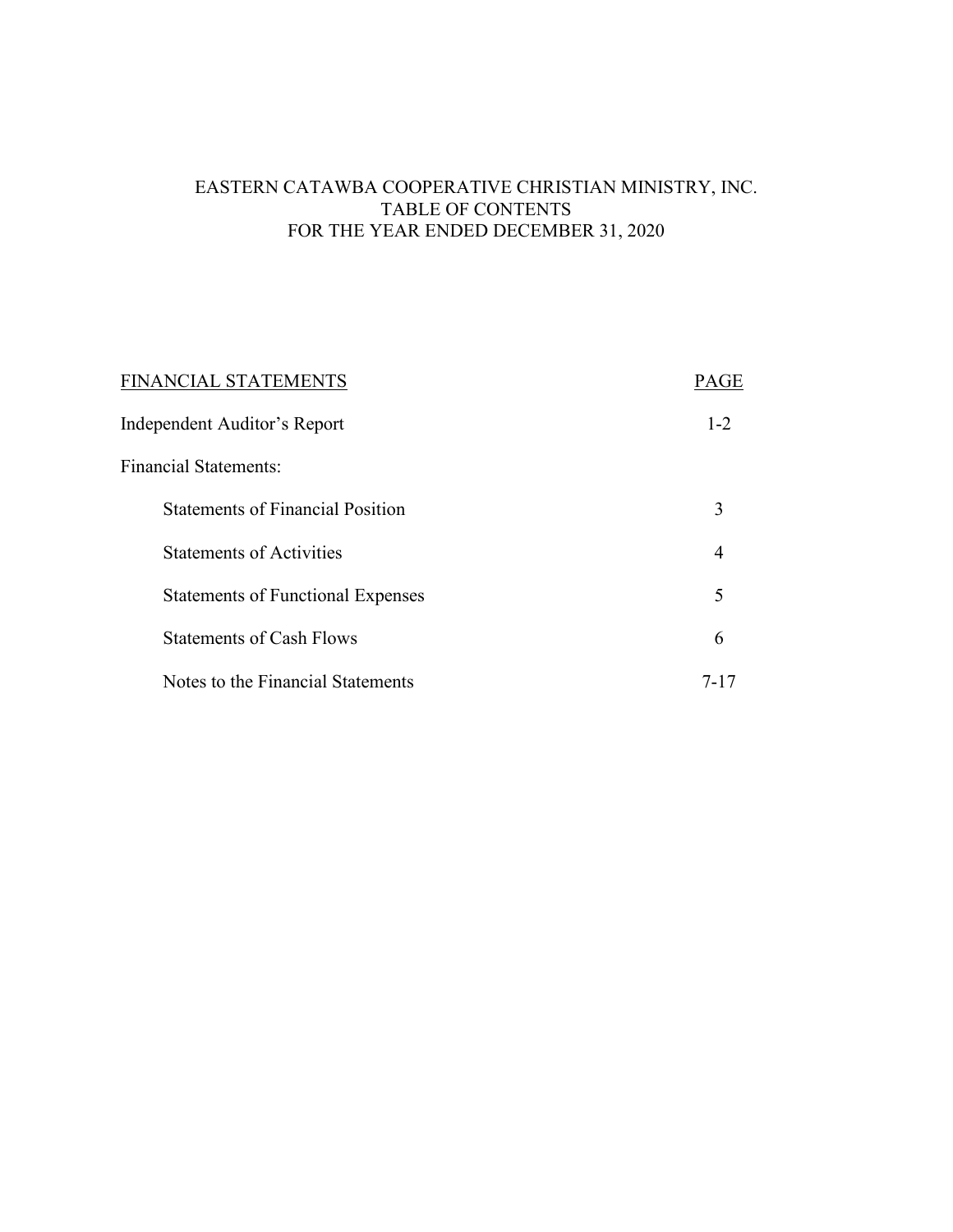

Darrell L. Keller, CPA, PA P.O. Box 1028, Kings Mountain, NC 28086 Certified Public Accountant (704) 739-0771 (704) 739-6122 Fax

# INDEPENDENT AUDITOR'S REPORT

To the Board of Directors of Eastern Catawba Cooperative Christian Ministry, Inc. Newton, North Carolina

We have audited the accompanying financial statements of Eastern Catawba Cooperative Christian Ministry, Inc. (a nonprofit organization), which comprise the statement of financial position as of December 31, 2020, and the related statements of activities, functional expenses, and cash flows for the year then ended, and the related notes to the financial statements.

# **Management's Responsibility for the Financial Statements**

Management is responsible for the preparation and fair presentation of these financial statements in accordance with accounting principles generally accepted in the United States of America; this includes the design, implementation, and maintenance of internal control relevant to the preparation and fair presentation of financial statements that are free from material misstatement, whether due to fraud or error.

# **Auditor's Responsibility**

Our responsibility is to express an opinion on these financial statements based on our audit. We conducted our audit in accordance with auditing standards generally accepted in the United States of America. Those standards require that we plan and perform the audit to obtain reasonable assurance about whether the financial statements are free from material misstatement.

An audit involves performing procedures to obtain audit evidence about the amounts and disclosures in the financial statements. The procedures selected depend on the auditor's judgment, including the assessment of the risks of material misstatement of the financial statements, whether due to fraud or error. In making those risk assessments, the auditor considers internal control relevant to the entity's preparation and fair presentation of the financial statements in order to design audit procedures that are appropriate in the circumstances, but not for the purpose of expressing an opinion on the effectiveness of the entity's internal control. Accordingly, we express no such opinion. An audit also includes evaluating the appropriateness of accounting policies used and the reasonableness of significant accounting estimates made by management, as well as evaluating the overall presentation of the financial statements.

We believe that the audit evidence we have obtained is sufficient and appropriate to provide a basis for our audit opinion.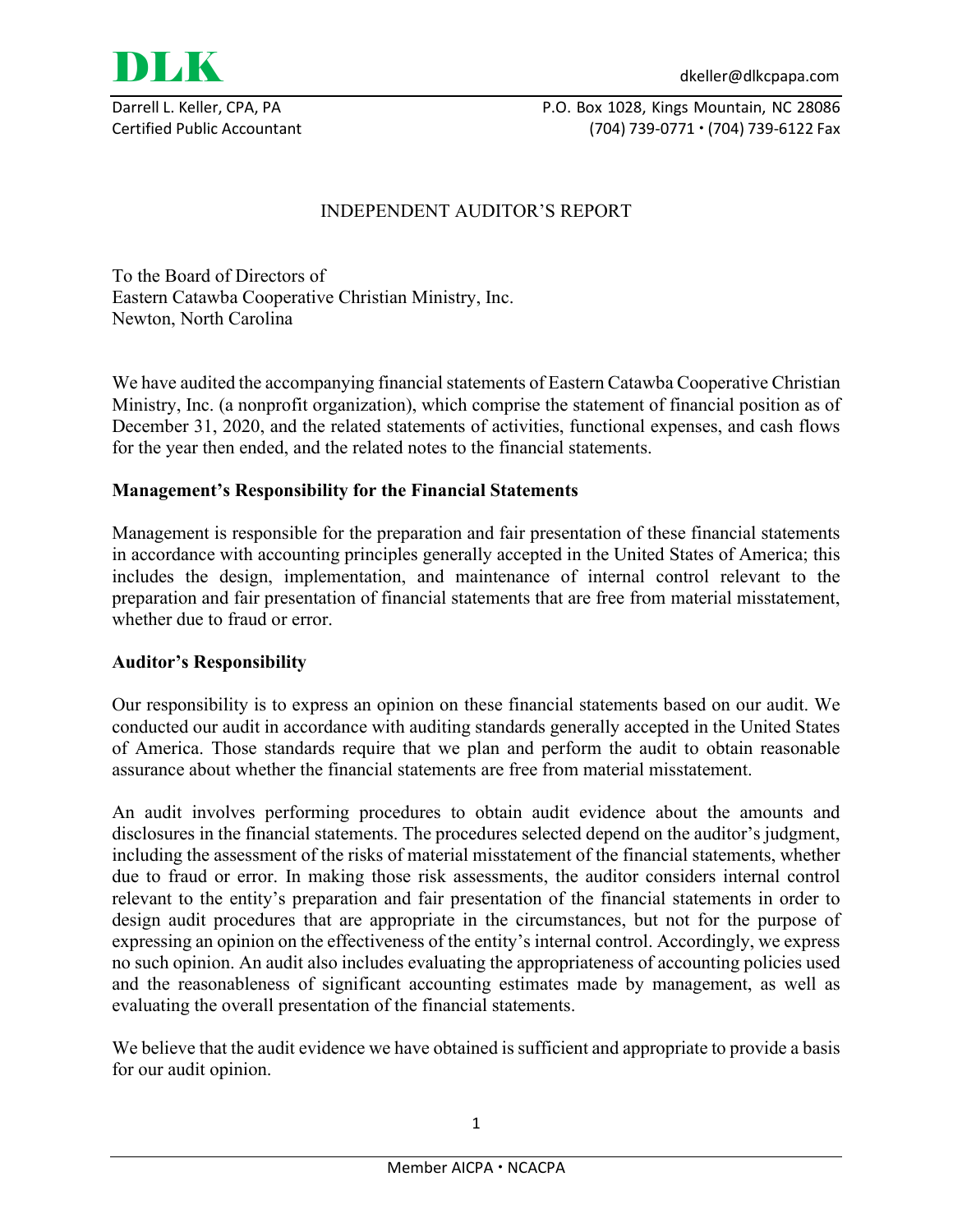# **Opinion**

In our opinion, the financial statements referred to above present fairly, in all material respects, the financial position of Eastern Catawba Cooperative Christian Ministry, Inc. as of December 31, 2020, and the changes in its net assets and its cash flows for the year then ended in accordance with accounting principles generally accepted in the United States of America.

Canell 2 Keller, (PAIPA

Darrell L. Keller, CPA, PA Kings Mountain, North Carolina

April 25, 2021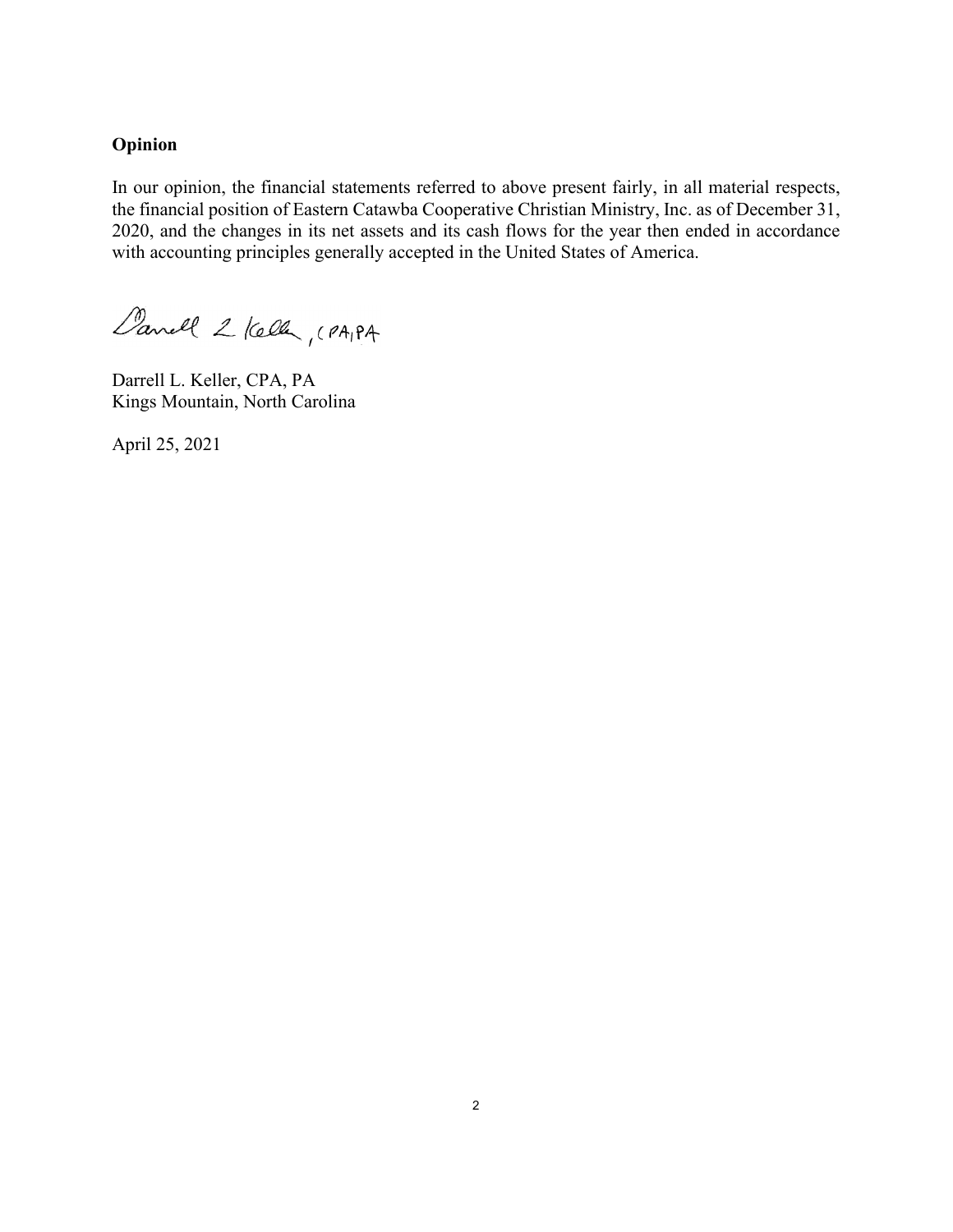# EASTERN CATAWBA COOPERATIVE CHRISTIAN MINISTRY, INC. STATEMENT OF FINANCIAL POSITION FOR THE YEAR ENDED DECEMBER 31, 2020

|                                                                                                                                   | <b>Without Donor</b><br>Restrictions |                                  | <b>With Donor</b><br><b>Restrictions</b> |    | Total<br>2020                    |
|-----------------------------------------------------------------------------------------------------------------------------------|--------------------------------------|----------------------------------|------------------------------------------|----|----------------------------------|
| <b>ASSETS</b>                                                                                                                     |                                      |                                  |                                          |    |                                  |
| <b>Current Assets:</b><br>Cash and cash equivalents<br>Accounts receivable<br><b>Prepaid Payroll</b>                              | \$                                   | 220,267<br>788<br>8,989          | \$<br>216,196<br>32,940                  | \$ | 436,463<br>33,728<br>8,989       |
| <b>Total Current Assets</b>                                                                                                       |                                      | 230,044                          | 249,136                                  |    | 479,180                          |
| <b>Investments in Endowment Funds</b><br>Beneficial Use of Land and Warehouse Space<br>Property and Equipment, net                |                                      | 368,847<br>578,748               | 92,597<br>95,191                         |    | 461,444<br>95,191<br>578,748     |
| <b>TOTAL ASSETS</b>                                                                                                               | - \$                                 | 1,177,639                        | \$<br>436,924                            | \$ | 1,614,563                        |
| <b>LIABILITIES AND NET ASSETS</b>                                                                                                 |                                      |                                  |                                          |    |                                  |
| <b>Current Liabilities:</b><br>Accounts payable<br>Sales Tax Payable<br>Payroll Taxes Payable<br><b>Total Current Liabilities</b> | \$                                   | 12,438<br>636<br>1,257<br>14,331 | \$                                       | \$ | 12,438<br>636<br>1,257<br>14,331 |
| Net assets:<br><b>Without Donor Restrictions</b><br><b>With Donor Restriction</b>                                                 |                                      | 1,163,308                        | 436,924                                  |    | 1,163,308<br>436,924             |
| <b>Total Net Assets</b>                                                                                                           |                                      | 1,163,308                        | 436,924                                  |    | 1,600,232                        |
| Total liabilities and net assets                                                                                                  | \$                                   | 1,177,639                        | \$<br>436,924                            | \$ | 1,614,563                        |

The Accompanying Notes are an Integral Part of these Financial Statements.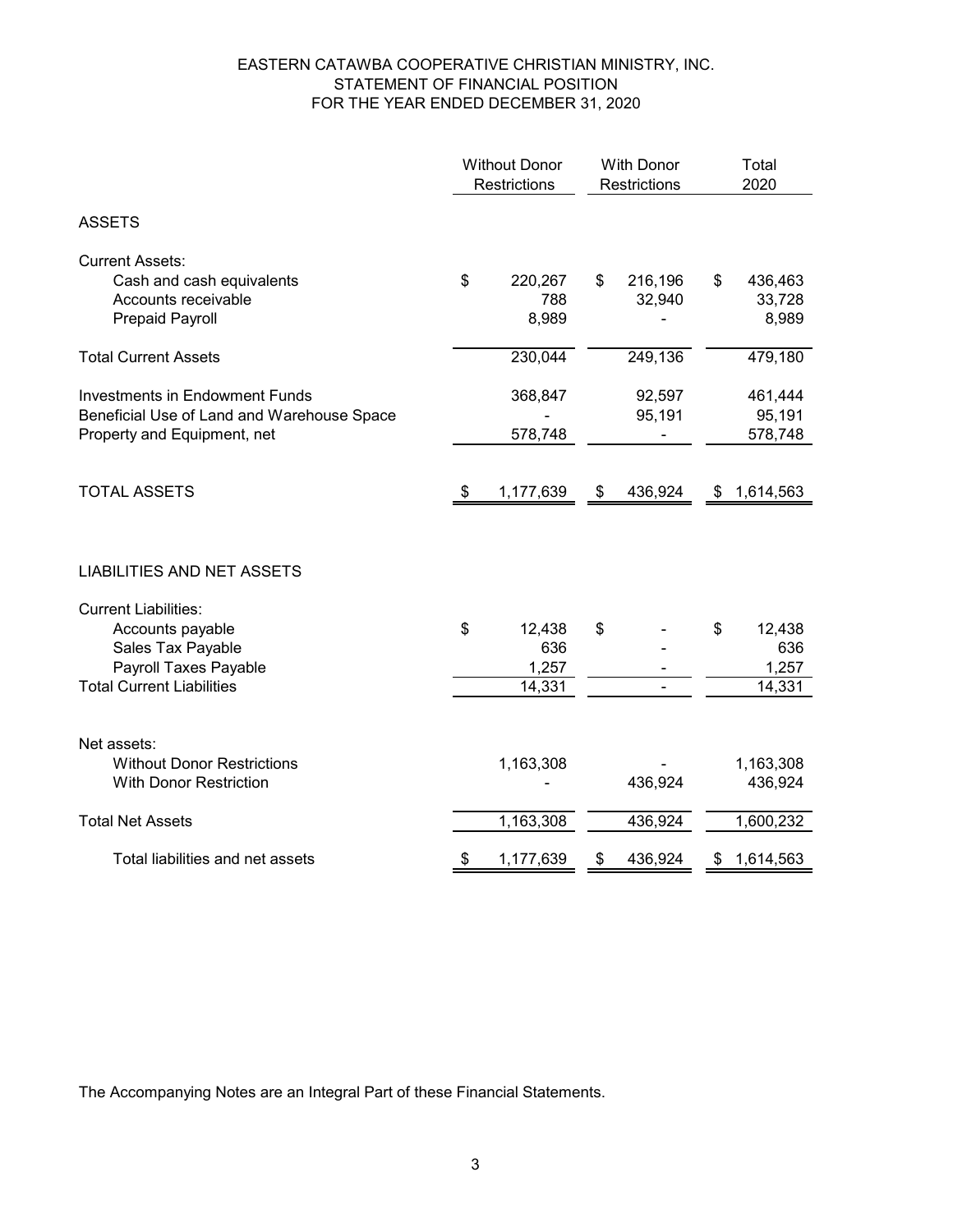#### EASTERN CATAWBA COOPERATIVE CHRISTIAN MINISTRY, INC. STATEMENT OF ACTIVITIES FOR THE YEAR ENDED DECEMBER 31, 2020

|                                              | <b>Without Donor</b> | <b>With Donor</b> | Total       |
|----------------------------------------------|----------------------|-------------------|-------------|
|                                              | Restriction          | Restriction       | 2020        |
|                                              |                      |                   |             |
| Public support and revenue:                  |                      |                   |             |
| Churches                                     | 107,512              |                   | 107,512     |
| Individuals                                  | 186,419              |                   | 186,419     |
| Memorials                                    | 21,932               |                   | 21,932      |
| Corporate                                    | 29,996               |                   | 29,996      |
| Clothing sales                               | 82,307               |                   | 82,307      |
| Other sources                                | 354                  | 769               | 1,123       |
| <b>DSS Admin Fee</b>                         | 109,506              |                   | 109,506     |
| <b>Fundraisers</b>                           | 15,869               |                   | 15,869      |
| <b>Thrift Store Donation</b>                 | 3,040                |                   | 3,040       |
| Foundations                                  | 112,500              | 42,500            | 155,000     |
| United Way grants                            |                      | 41,000            | 41,000      |
| Duke Power Assistance                        |                      | 2,741             | 2,741       |
| Duke - Special BPM Grant                     |                      | 4,732             | 4,732       |
| Fema Funds                                   |                      | 67,794            | 67,794      |
| CACP                                         |                      | 18,000            | 18,000      |
| Carlisle Grant                               |                      | 2,500             | 2,500       |
| <b>Endowment Contributions</b>               |                      | 100               | 100         |
| <b>Food Pantry</b>                           |                      | 1,020             | 1,020       |
| Individuals/Churches - Food Pantry           |                      | 22,754            | 22,754      |
| <b>Transportation Program</b>                |                      | 2,459             | 2,459       |
| <b>DSS General Assistance</b>                |                      | 7,914             | 7,914       |
| <b>COVID Response</b>                        |                      | 105,930           | 105,930     |
| <b>Land Lease Contribution</b>               |                      | 3,440             | 3,440       |
| Warehouse Lease Contribution                 |                      | 10,023            | 10,023      |
| Net assets released from restriction:        |                      |                   |             |
| Expiration of time restriction               |                      |                   |             |
| Satisfaction of donor restriction            | 269,816              | (269, 816)        |             |
| <b>Total Support</b>                         | 939,251              | 63,860            | 1,003,111   |
|                                              |                      |                   |             |
| <b>Other Revenues</b>                        |                      |                   |             |
| Unrealized gain (loss) on investments        | 55,248               |                   | 55,248      |
| Interest and Dividends                       | 628                  |                   | 628         |
| Gain (Loss) on disposal of assets            |                      |                   |             |
| <b>Total Other Revenues</b>                  | 55,876               |                   | 55,876      |
|                                              |                      |                   |             |
|                                              |                      |                   |             |
| Total support, revenue, and reclassification | 995,127              | 63,860            | 1,058,987   |
|                                              |                      |                   |             |
| Expenses:                                    |                      |                   |             |
| Program services                             | 824,076              |                   | 824,076     |
| <b>General and Administrative</b>            | 96,586               |                   | 96,586      |
| Fundraising                                  | 2,835                |                   | 2,835       |
|                                              |                      |                   |             |
| <b>Total Expenses</b>                        | 923,497              |                   | 923,497     |
|                                              |                      |                   |             |
| Change in net assets                         | 71,630               | 63,860            | 135,490     |
|                                              |                      |                   |             |
| Net assets:                                  |                      |                   |             |
| Beginning                                    | 1,091,678            | 373,064           | 1,464,742   |
|                                              |                      |                   |             |
| Ending                                       | 1,163,308<br>\$      | 436,924<br>\$     | \$1,600,232 |

The Accompanying Notes are an Integral Part of these Financial Statements.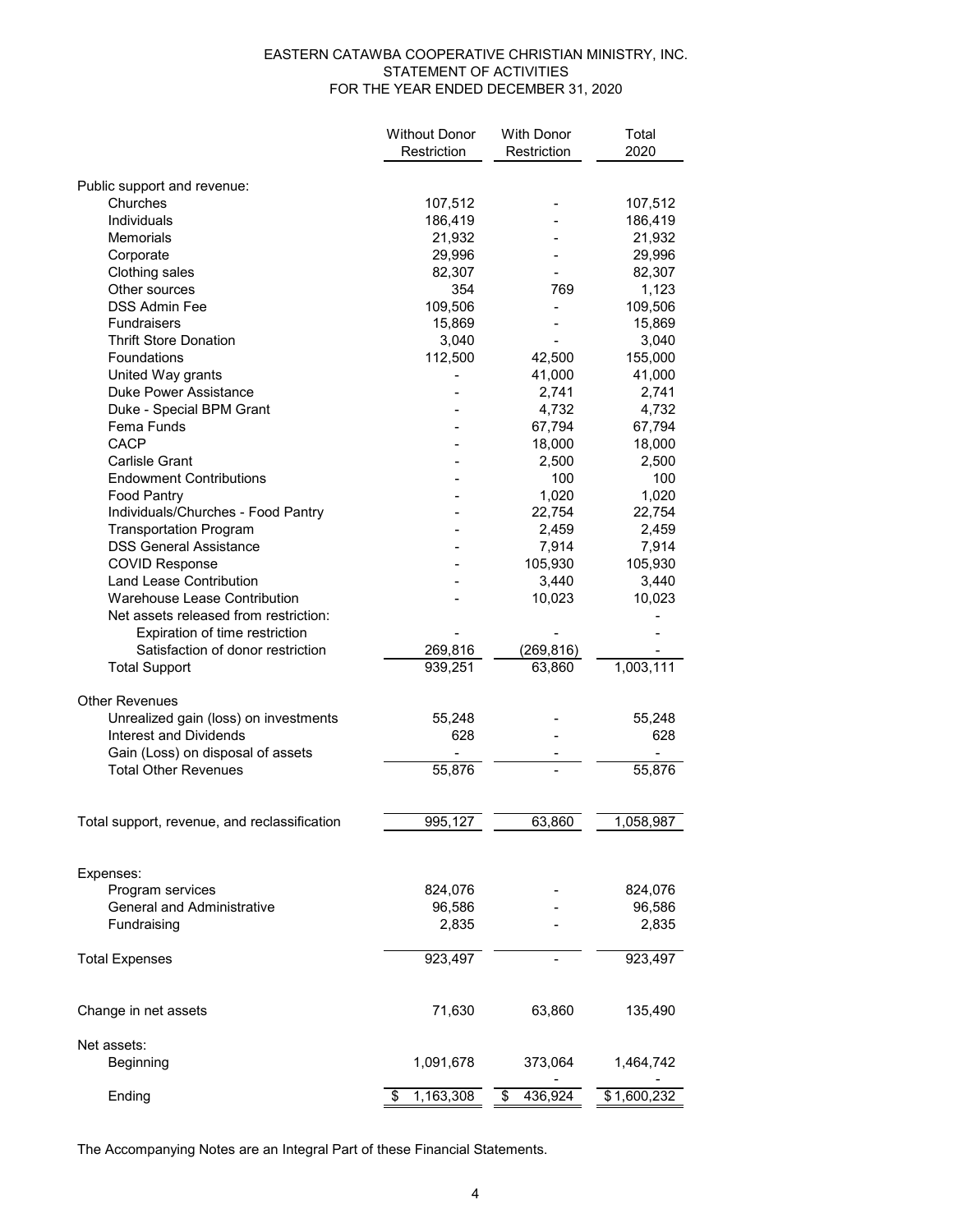# EASTERN CATAWBA COOPERATIVE CHRISTIAN MINISTRY, INC. STATEMENT OF FUNCTIONAL EXPENSES FOR THE YEAR ENDED DECEMBER 31, 2020

|                                                                | Program                 | General and    | Fund        |                                    | Total             |
|----------------------------------------------------------------|-------------------------|----------------|-------------|------------------------------------|-------------------|
|                                                                | Services                | Administrative | Raising     |                                    | <b>Expenses</b>   |
|                                                                |                         | \$             |             |                                    |                   |
| <b>Salaries and Director Costs</b><br><b>Employee Benefits</b> | \$<br>440,602<br>23,697 | 48,956<br>559  | \$          |                                    | 489,558<br>24,256 |
|                                                                |                         | 8,723          |             |                                    |                   |
| Payroll taxes<br>Professional and other services               | 20,030<br>8,968         | 8,965          |             |                                    | 28,753<br>17,933  |
|                                                                |                         |                |             |                                    |                   |
| <b>Office Supplies</b><br>Postage                              | 25,823<br>1,224         | 8,608<br>1,225 |             |                                    | 34,431<br>2,449   |
| Office equipment leases                                        | 5,590                   |                |             |                                    | 5,590             |
| <b>Utilities</b>                                               | 21,384                  |                |             |                                    | 21,384            |
| Repairs and maintenance                                        | 18,648                  |                |             |                                    | 18,648            |
| Vehicle Expense                                                | 3,465                   |                |             |                                    | 3,465             |
| <b>Interest Expense</b>                                        |                         |                |             |                                    |                   |
| Dues and Subscriptions                                         |                         | 2,710          |             |                                    | 2,710             |
| Training expenses                                              |                         |                |             |                                    |                   |
| Travel                                                         | 1,800                   | 1,800          |             |                                    | 3,600             |
| <b>Hunger Prevention Program</b>                               | 29,871                  |                |             |                                    | 29,871            |
| Miscellaneous                                                  |                         | 668            |             |                                    | 668               |
| <b>Property Taxes</b>                                          |                         |                |             |                                    |                   |
| Insurance                                                      | 7,786                   | 7,785          |             |                                    | 15,571            |
| Volunteer                                                      | 28                      |                |             |                                    | 28                |
| Advertising                                                    |                         |                |             |                                    |                   |
| Duke Energy                                                    | 15,028                  |                |             |                                    | 15,028            |
| <b>United Way</b>                                              | 41,000                  |                |             |                                    | 41,000            |
| <b>DSS General Assistance</b>                                  | 7,914                   |                |             |                                    | 7,914             |
| <b>FEMA Programs</b>                                           | 67,794                  |                |             |                                    | 67,794            |
| Crisis Program                                                 | 18,023                  |                |             |                                    | 18,023            |
| Fundraisers                                                    |                         |                | 2,835       |                                    | 2,835             |
| Christmas Bureau                                               |                         |                |             |                                    |                   |
| <b>CACP</b>                                                    |                         |                |             |                                    |                   |
| Hunger Walk                                                    | 18                      |                |             |                                    | 18                |
| <b>Transportation Program</b>                                  | 244                     |                |             |                                    | 244               |
| Foundations                                                    |                         |                |             |                                    |                   |
| <b>Funds Development</b>                                       |                         |                |             |                                    |                   |
| <b>Thrift Store Expenses</b>                                   | 3,439                   |                |             |                                    | 3,439             |
| Warehouse utilities                                            | 2,416                   |                |             |                                    | 2,416             |
| <b>Community Outreach Expenses</b>                             |                         |                |             |                                    |                   |
| Land and Warehouse Lease*                                      | 25,038                  | 2,782          |             |                                    | 27,820            |
| Total expenses before depreciation                             | 789,830                 | 92,781         | 2,835       |                                    | 885,446           |
| Depreciation                                                   | 34,246                  | 3,805          |             |                                    | 38,051            |
| <b>Total expenses</b>                                          | \$<br>824,076           | \$<br>96,586   | \$<br>2,835 | $\overline{\boldsymbol{\epsilon}}$ | 923,497           |

\* Includes Gift in Kind, see note 8

The accompanying notes are an integral part of these financial statements.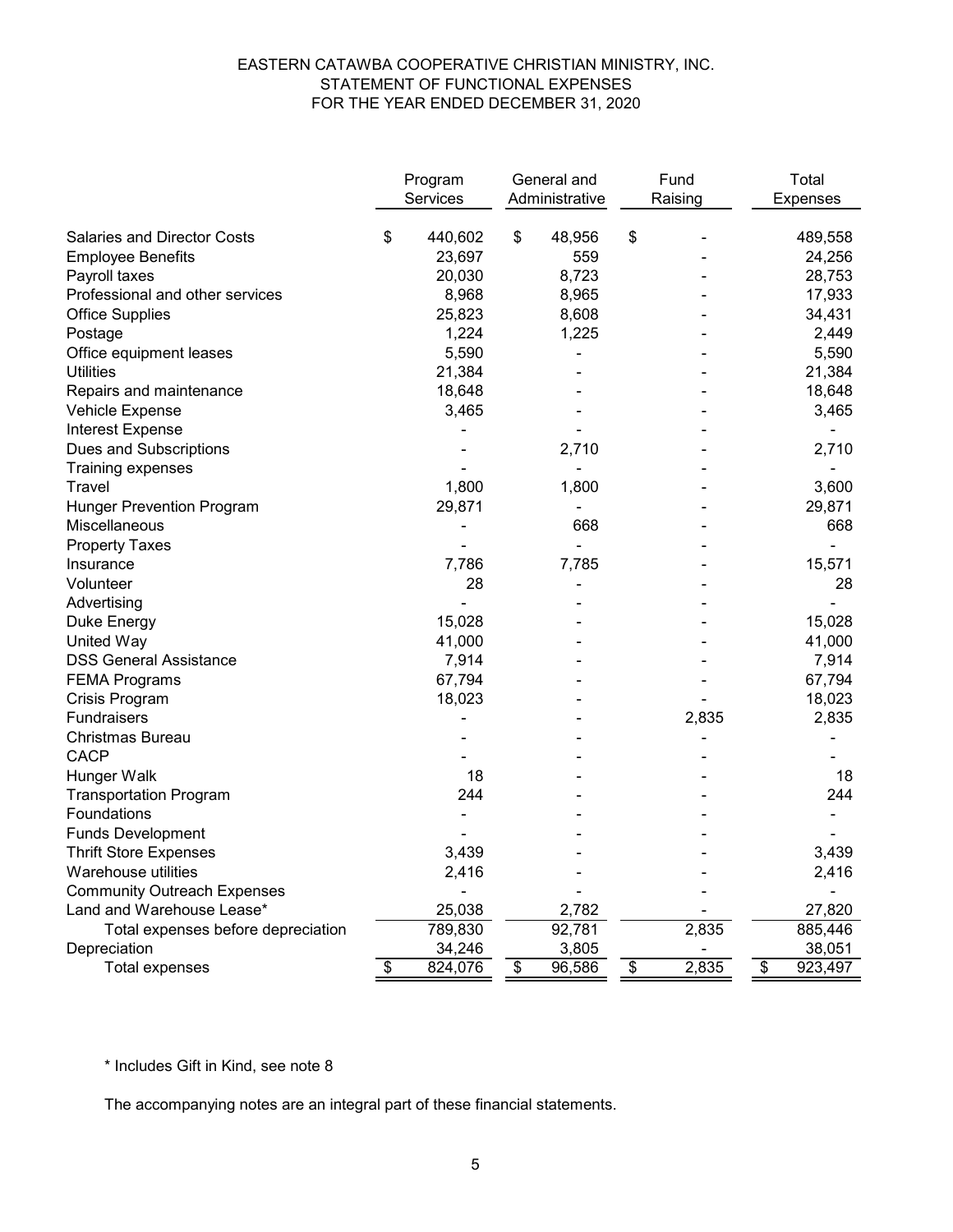# Eastern Catawba Cooperative Christian Ministry, Inc. Statements of Cash Flows December 31, 2020

| Years Ended December 31,                                               |                 | 2020       |
|------------------------------------------------------------------------|-----------------|------------|
|                                                                        |                 |            |
| Cash Flows from operating activities                                   |                 |            |
| Cash received from donors                                              |                 | 874,902    |
| Cash received from thrift store sales                                  |                 | 87,992     |
| Interest and dividends received                                        |                 | 627        |
| <b>Other Cash Received</b>                                             |                 | 1,250      |
| Cash Paid to vendors                                                   |                 | (315, 884) |
| Cash paid for payroll and benefits                                     |                 | (542, 789) |
| Net cash flows provided by (used in) operating activities              |                 | 106,098    |
|                                                                        |                 |            |
| Cash flows from investing activities                                   |                 |            |
| Purchase of Property and Equipment                                     |                 | (4,245)    |
| <b>Purchase of Endowment Investments</b>                               |                 | 57,620     |
| Net cash flows provided by (used in) operating activities              |                 | 53,375     |
|                                                                        |                 |            |
| Cash flow from financing activities                                    |                 |            |
| Contributions received with permanent donor restriction                |                 | 100        |
|                                                                        |                 |            |
| Net cash flows provided by (used in) financing activities              |                 | 100        |
|                                                                        |                 |            |
| Net increase (decrease) in cash, cash equivalents, and restricted cash |                 | 159,573    |
| Cash, Cash Equivalents, and Restricted Cash                            |                 |            |
| Beginning of Year                                                      | \$              | 276,890    |
| <b>End of Year</b>                                                     | $\overline{\$}$ | 436,463    |
|                                                                        |                 |            |

The accompanying notes are an integral part of these financial statements.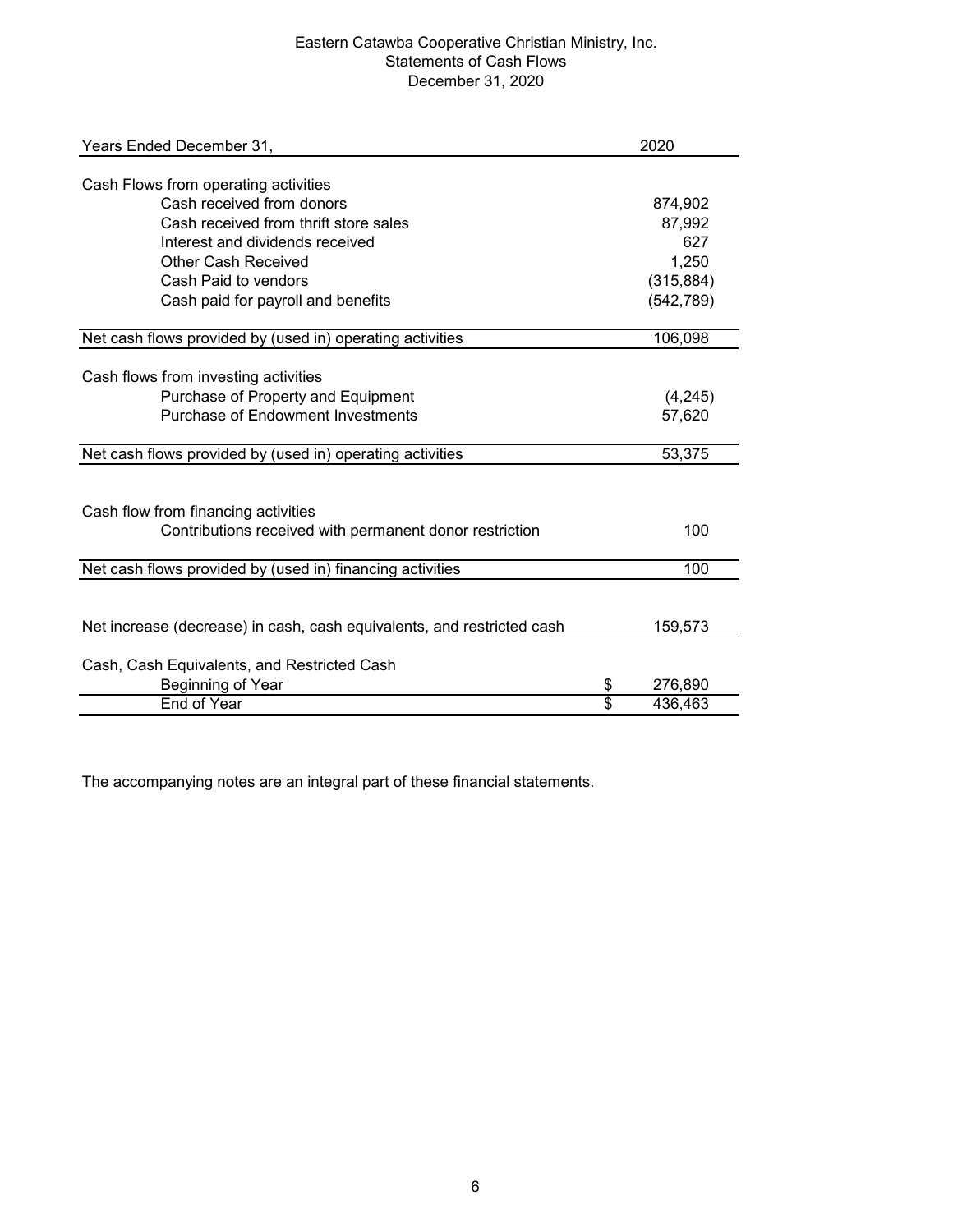## Note 1. SIGNIFICANT ACCOUNTING POLICIES AND NATURE OF ACTIVITIES

#### Reporting Entity

The Eastern Catawba Cooperative Christian Ministry, Inc. (the "Organization") is a non-profit organization organized in 1969 in Catawba County. It was determined to be a non-profit by the Internal Revenue Service in July 1971 and is governed by a volunteer Board of Directors. The Organization is a tax exempt organization under section  $501(c)(3)$  of the Internal Revenue Code. However, income generated from activities unrelated to the exempt purpose of the Organization is subject to tax. There was no unrelated business income in the year ended December 31, 2020. The Organization has been classified as an entity that is not a private foundation within the meaning of section 509(a) and contributions to the Organization are tax-deductible within the limitations prescribed by law. Revenue is derived primarily through individual (18%) and church (11%) contributions. The Organization also operates a thrift store which represents 8% of revenue. 15% of revenue is received from various restricted grants and foundations.

# Organizational Mission Statement

The mission of the Organization is to bring together the resources of the Christian community to serve people in need of crisis assistance, support and education, in response to God's call.

Principal Programs of the Ministry include:

*Crisis Assistance* - provides assistance with mortgage and rent payments, utility bills, fuel oil and kerosene, life-necessary pharmaceuticals, and clothing. In addition, clothing and limited household items are provided, as available, to assist victims of house fires.

*Crisis Assistance Coaching* - focuses on equipment individuals for self-sufficiency and financial independence in a time of crisis. Monthly classes are offered for basic household budgeting, decision making, menu preparation, and shopping strategies with the goal of providing a "hand up – not a hand out."

*Hunger Prevention* - works to eradicate hunger in our community through providing food to qualifying clients, the homeless and children enrolled in either of the three school systems in Catawba County. These programs extend beyond federal guidelines filling the gaps to do away with food insecurity.

*Thrifty Threads & Treasures Thrift store* - provides free clothing top those in crisis and sells items at bargain prices to the entire community. All proceeds go directly into the Crisis Assistance Program providing assistance to those in need.

*Transportation* - provides assistance with basic car repairs to families in need enabling them to continue to work or search for employment.

*CIP (Crisis Intervention Program) and the LIEAP (Low Income Energy Assistance Program)* - provides assistance for utilities with funds from Catawba County Department of Social Services. This program is administered by ECCCM which provides additional funding beyond the funds available through our Crisis Assistance Program.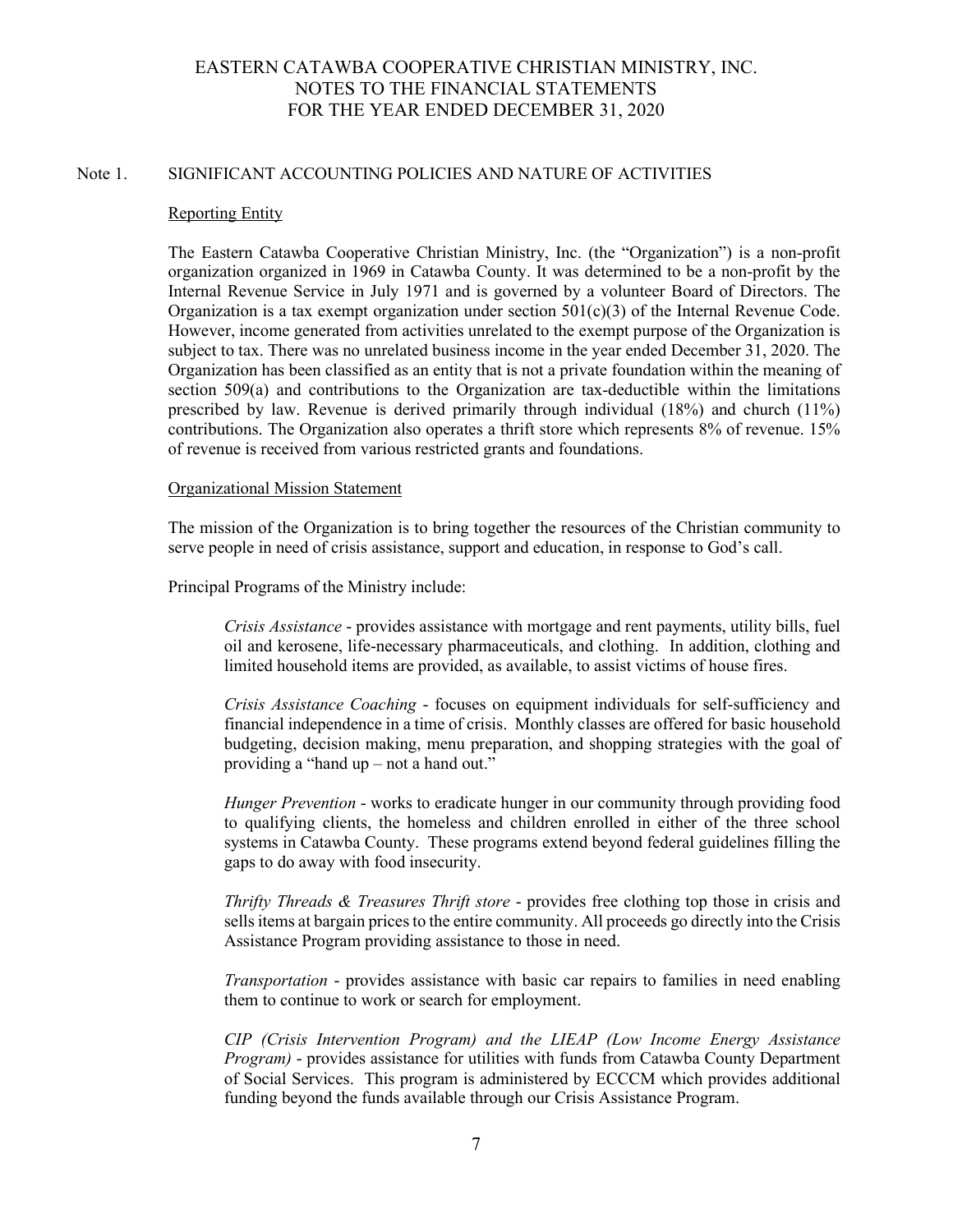### Basis of Accounting

The Organization prepares its financial statements in accordance with accounting principles generally accepted in the United States of America. Under those standards, the Organization is required to report information regarding its financial position and activities according to two classes of net assets: net assets without donor restrictions and net assets with donor restrictions. In addition, the Organization is required to present a statement of cash flows. The Organization uses the accrual method of accounting. Under this method, revenue is recognized when earned, and expenses are recognized when incurred.

## Use of Estimates

The preparation of financial statements in conformity with United States generally accepted accounting principles requires management to make estimates and assumptions that affect certain reported amounts and disclosures. Accordingly, actual results could differ from those estimates. Significant estimates include allowance for uncollectible accounts receivable, depreciation, and contingencies.

## Income Taxes

The Organization is a not-for-profit organization that is exempt from income taxes under Section 501(c)(3) of the Internal Revenue Code and classified by the Internal Revenue Service as other than a private foundation. Accordingly, no provision for Federal or State income taxes has been made in the accompanying financial statements.

#### Cash and Cash Equivalents

For purposes of the statements of cash flows, the Organization considers all highly liquid investments available for current use with an initial maturity of three months or less to be cash equivalents. Cash and cash equivalents consist of demand deposits in banks, cash on hand, and deposits in money market accounts. Restricted Cash is donor restricted cash that has yet to be released from restriction.

#### Accounts Receivable

The Organization's accounts receivable are made up of balances due from Federal and local government agencies. Due to the nature of the receivables, management has determined that an allowance for doubtful accounts is not necessary.

#### Prepaids

Certain payments to vendors reflect costs applicable to future accounting periods and are recorded as prepaid items and expensed as the items are used.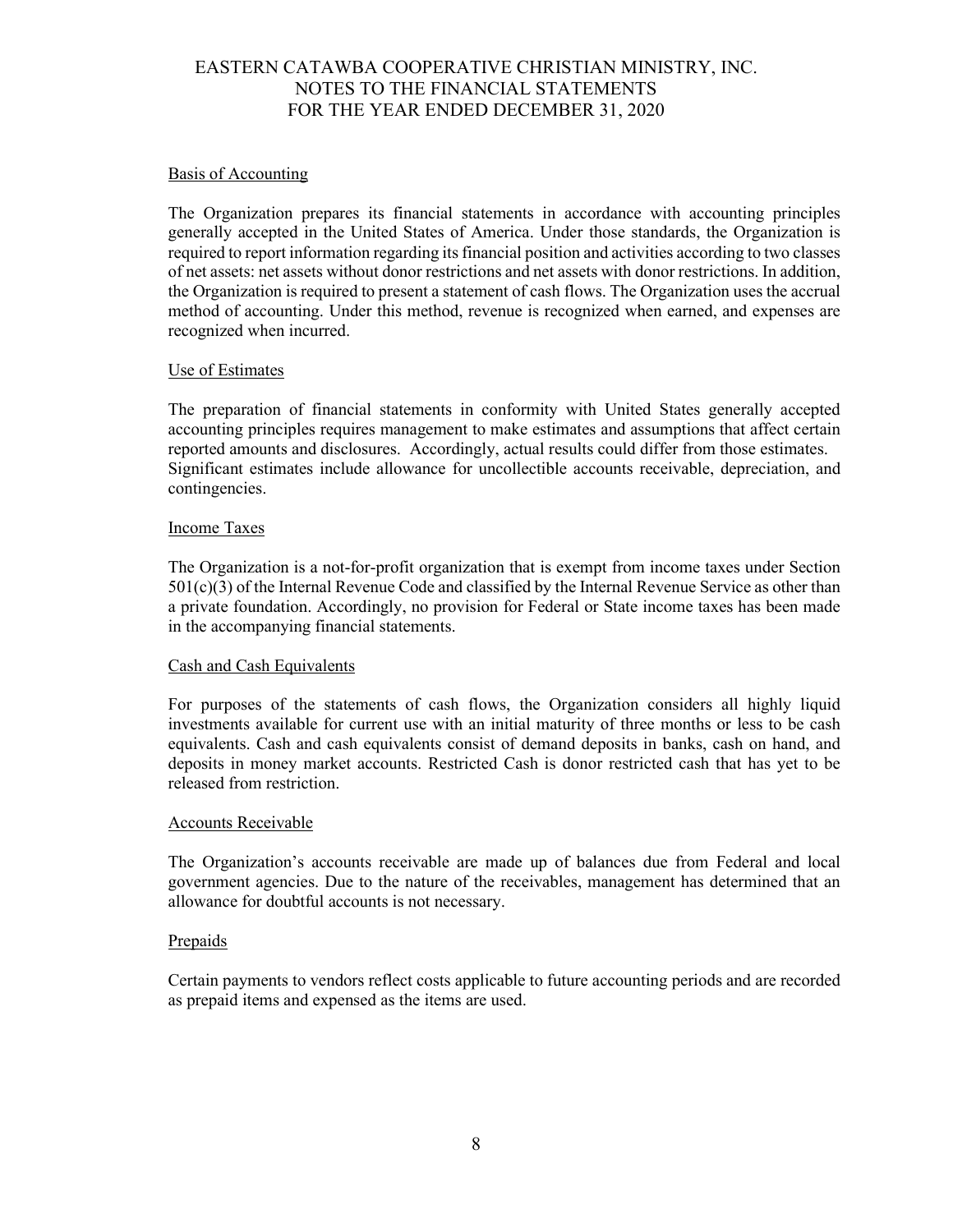## Investments

The fair value of all available-for-sale marketable securities has been measured on a recurring basis using Level 1 inputs. There were no changes in valuation methodologies and related inputs used at December 31, 2020.

### Fair Value Measurements

FASB ASC 820-10 regarding fair value measurements clarifies the definition of fair value for financial reporting and establishes a three-tier hierarchy as a framework for measuring fair value which requires an entity to give the highest priority to unadjusted quoted prices in active markets for identical assets or liabilities (Level 1 measurements) and the lowest priority to unobservable inputs (Level 3 measurements) when measuring fair value. The standard also requires additional disclosure about the use of fair value measurements. Fair value is defined as the price to sell an asset or transfer a liability between market participants as of the measurement date.

The three levels of the fair value hierarchy under this standard are as follows:

- Level 1 Inputs are unadjusted quoted prices for identical instruments in active markets.
- Level 2 Inputs are inputs other than quoted prices included within Level 1 that are directly or indirectly observable, such as quoted prices for similar instruments in active markets, or quoted prices for identical or similar instruments in inactive markets.
- Level 3 Inputs are unobservable inputs in which little or no market data exists, therefore, requiring an entity to develop its own assumptions, such as valuations derived from techniques in which one or more significant value drivers are observable.

Financial assets and liabilities are classified in their entirety based on the lowest level of input that is significant to the fair value measurement. The assessment of the significance of a particular input to the fair value measurement requires judgment, and may affect the valuation of assets and liabilities and their placement within the fair value hierarchy levels.

#### Property and Equipment

The Organization capitalizes property and equipment if its value is over \$1,000 and its useful life is more than one year. Lesser amounts are expensed. Purchased property and equipment is capitalized at cost. Donations of property and equipment are recorded as contributions at their estimated fair market value on the date of the gift. Such donations are reported as contributions without donor restrictions unless the donor has restricted the donated asset to a specific purpose. Assets donated with explicit restrictions regarding their use and contributions of cash that must be used to acquire property and equipment are reported as contributions with donor restrictions. Absent donor stipulations regarding how long those donated assets must be maintained, the Organization reports expiration of donor restrictions when the donated or acquired assets are placed in service. The Organization reclassifies net assets with donor restrictions to net assets without donor restrictions at that time. Property and equipment are depreciated using the straight-line method over estimated useful lives ranging from five to thirty nine years. Management annually reviews these assets to determine whether carrying values have been impaired.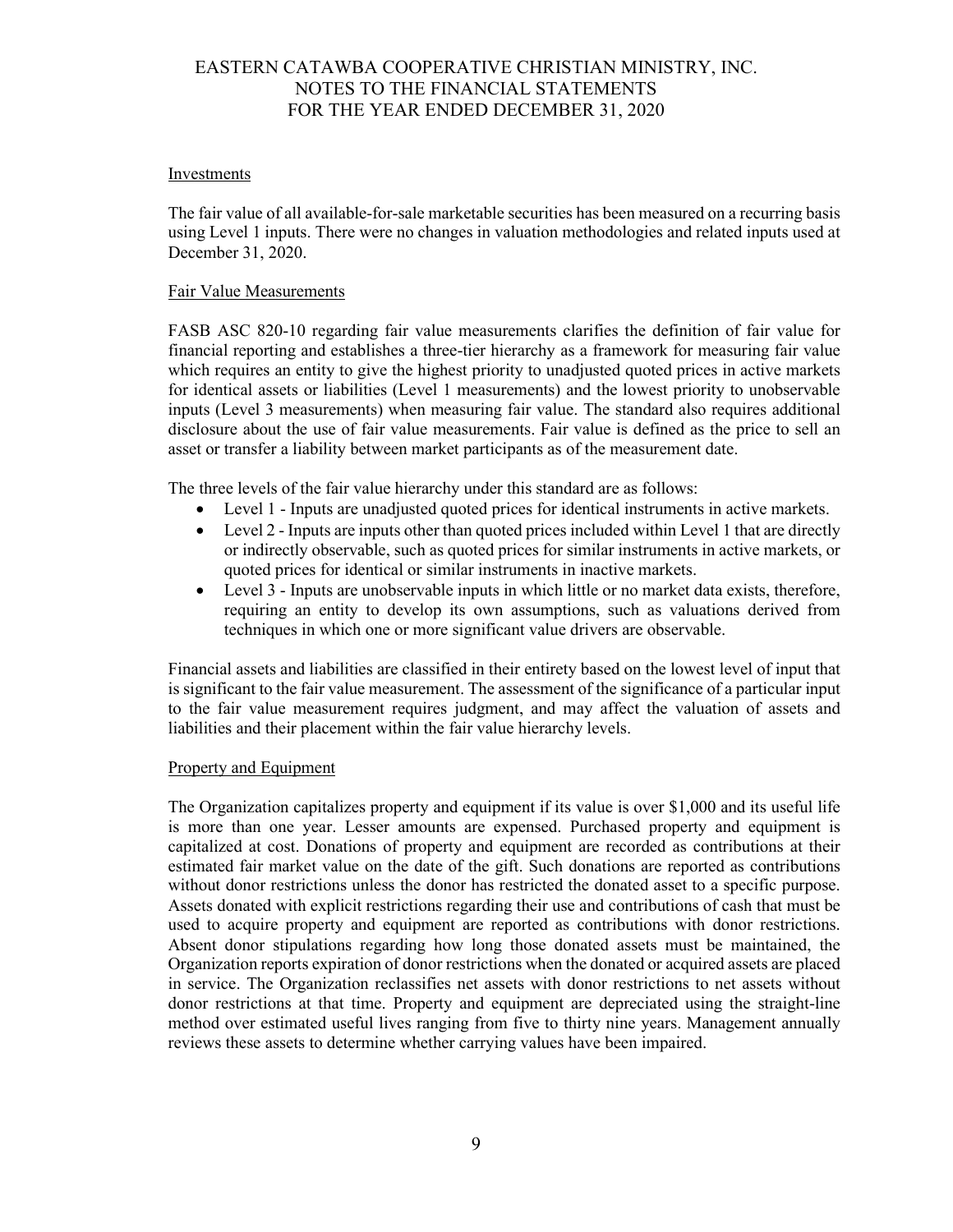### Net Asset Classifications

#### Net Assets Without Donor Restrictions

Net assets without donor restrictions are available for use at the discretion of the Board of Directors (the Board) and/or management for general operating purposes. From time to time the Board designates a portion of these net assets for specific purposes which makes them unavailable for use at management's discretion. For example, the Board has designated a portion of net assets without donor restrictions as a quasi-endowment (an amount to be treated by management as if it were part of the donor restricted endowment) for the purpose of securing the Organization's long-term financial viability.

See note 10 for more information on the composition of net assets without donor restrictions.

#### Net Assets with Donor Restrictions

Net assets with donor restrictions consist of assets whose use is limited by donor-imposed, time, and/or purpose restrictions.

The Organization reports gifts of cash and other assets as revenue with donor restrictions if they are received with donor stipulations that limit the use of donated assets. When a donor restriction expires, that is, when a stipulated time restriction ends or purpose restriction is accomplished, the net assets are reclassified as net assets without donor restriction and reported in the statement of activities as net assets released from restrictions.

Some net assets with donor restrictions include a stipulation that assets provided be maintained permanently (perpetual in nature) while permitting the Organization to expend the income generated by the assets in accordance with the provisions of additional donor imposed stipulations or a Board approved spending policy.

See note 11 for more information on the composition of net assets with donor restrictions.

#### Contributions

The financial statements are presented in accordance with accounting principles generally accepted in the United States of America. Under those standards, contributions received are recorded as net assets with donor restrictions or net assets without donor restrictions depending on the existence or nature of any donor restrictions.

Contributions of donated services that create or enhance nonfinancial assets or that require specialized skills, are provided by individuals possessing those skills, and would typically need to be purchased if not provided by donation, are recorded at their fair values in the period received.

Grants and other contributions of cash and other assets are reported as net assets with donor restrictions if they are received with donor stipulations that limit the use of the donated assets.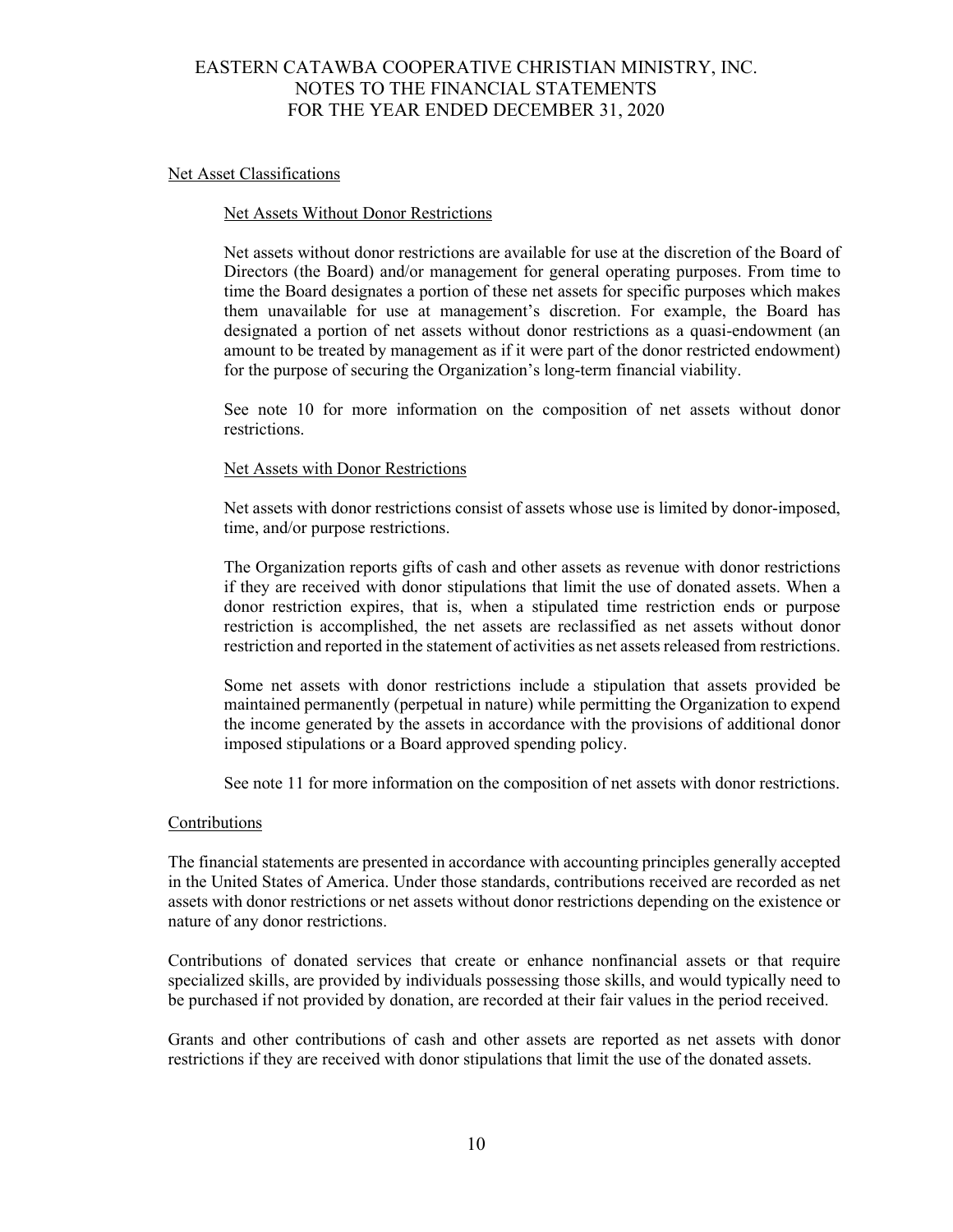### Contributed Services

The Organization generally pays for services requiring specific expertise. However, many individuals volunteer their time and perform a variety of tasks that assist the Organization carrying out its fundraising and special programs, but these services do not meet the criteria for recognition as contributed services. The Organization had approximately 8,120 volunteer hours from 182 volunteers in fiscal year ending December 31, 2020.

## Functional Allocation of Expenses

For functional expense allocations, salaries and related expenses are allocated to the various programs and supporting services based on estimated time the employees spend on each function. The remaining expenses are specifically allocated whenever practical or are allocated based on salaries or space utilization.

## **Advertising**

The Organization expenses advertising costs as incurred.

## Concentration of Credit Risk

The Organization maintains demand deposits at one bank in North Carolina which are secured by the Federal Deposit Insurance Corporation. At December 31, 2020 the deposits had a carrying value of \$436,263 and a bank balance of \$445,315, of this amount \$250,000 was covered by FDIC. \$195,315 was uninsured. Management does not consider this concentration to be a significant risk.

# Note 2. ENDOWMENT

The Organization's Endowment Fund is established for a variety of purposes. Its endowment includes both donor-restricted endowment funds and funds designated by the Board to function as endowments. As required by generally accepted accounting principles, net assets associated with endowment funds, including funds designated by the Board to function as endowments, are classified and reported based on the existence or absence of donor-imposed restrictions.

The Organization is subject to the State Prudent Management of Institutional Funds Act (SPMIFA) and, therefore, classifies amounts in its donor-restricted endowment fund as net assets with donor restrictions until the Board appropriates amounts for expenditure and any purpose restrictions have been met. The Board of Directors of the Organization has interpreted SPMIFA as requiring the maintenance of only the original gift amount contributed to an endowment fund and any subsequent donor contributions to the permanent endowment, unless a donor stipulates the contrary. As a result of this interpretation, the Organization would consider the fund to be underwater if the fair value of the fund is less than the sum of  $(1)$  the original value of initial and subsequent gifts donated to the fund and (2) any accumulations to the fund that are required to be maintained in perpetuity in accordance with applicable donor gift instrument. The Organization has interpreted SPMIFA to permit spending from underwater funds in accordance with prudent measures required under the law. The fund is not currently underwater.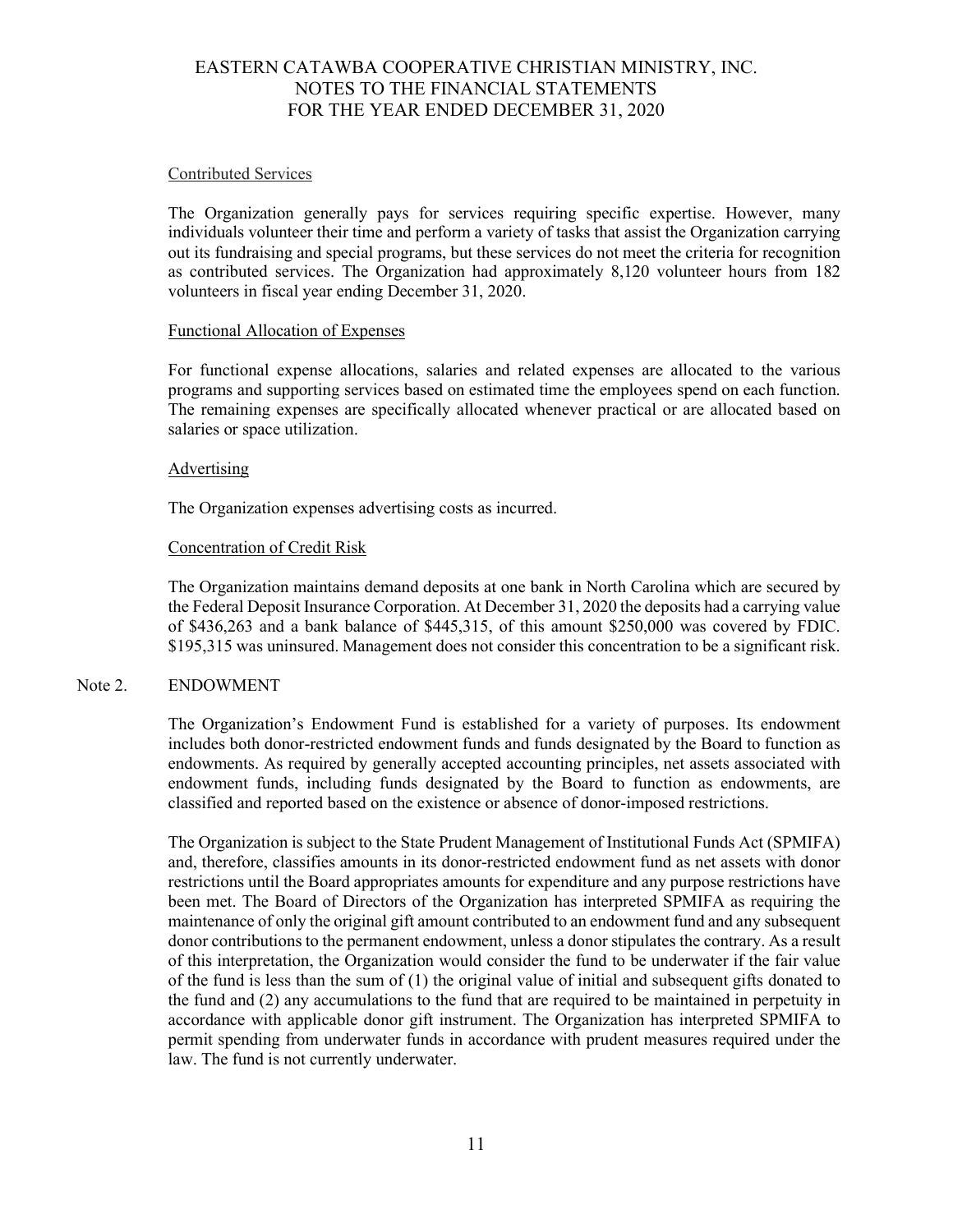In accordance with SPMIFA, the Organization considers the following factors in making a determination to appropriate or accumulate donor-restricted endowment funds: (1) the duration and preservation of the fund, (2) the purpose of the donor-restricted endowment fund, (3) general economic conditions, (4) the possible effect of inflation and deflation, (5) the expected total return from income and the appreciation of investments, (6) other resources of the Organization, and (7) the investment policies of the Organization.

The Organization has adopted investment and spending policies for endowment assets that attempt to provide a predictable stream of funding to programs supported by its endowment while seeking to maintain the purchasing power of the endowment assets. Endowment assets include those assets of donor-restricted funds that the Organization must hold in perpetuity or for donor-specified period(s) as well as Board-designated funds. Under this policy, as approved by the Board of Directors, the endowment assets are invested in certificates of deposit and mutual funds. The Organization seeks to build endowment assets through additional contributions and expects its endowment funds, over time, to provide a reasonable rate of return.

The Organization has a policy of appropriating for distributions each year. In establishing this policy, the Organization considered the long-term expected return on its endowment. This is consistent with the Organization's objective to maintain the purchasing power of the endowment assets held in perpetuity or for a specified term, as well as to provide additional real growth through new gifts and investment return.

|                                                                             | <b>Without Donor</b><br>Restrictions |         | With Donor<br><b>Restrictions</b> |                  | Total Endowment<br>Funds |                   |
|-----------------------------------------------------------------------------|--------------------------------------|---------|-----------------------------------|------------------|--------------------------|-------------------|
| Donor Designated as Permanent Endowment<br>Board Designated Quasi-Endowment | S                                    | 368.847 | S                                 | 62.597<br>30.000 |                          | 62.597<br>398.847 |
|                                                                             |                                      | 368.847 |                                   | 92.597           |                          | 461.444           |

The composition of endowment net assets as of December 31, 2020 are as follows:

In accordance with accounting principles generally accepted in the United States of America, the Organization's investments are shown at aggregate fair value. Realized and unrealized gains and losses are reflected in the statement of activities. Investment activity for the year ended December 31, 2020 is summarized below:

|                                         | <b>Without Donor</b><br><b>Restrictions</b> |           |   | With Donor<br>Restrictions |
|-----------------------------------------|---------------------------------------------|-----------|---|----------------------------|
| Endowment net assets, January 1, 2020   | \$                                          | 373,599   | Ś | 90,217                     |
| Contributions                           |                                             | 100,000   |   | 2,380                      |
| Investment income                       |                                             | 10,051    |   |                            |
| Unrealized gain (loss) on investments   |                                             | 49,027    |   |                            |
| Released by Board                       |                                             | (160,000) |   |                            |
| Amounts appropriated for expenditure    |                                             | (3,830)   |   |                            |
| Endowment net assets, December 31, 2020 |                                             | 368,847   |   | 92,597                     |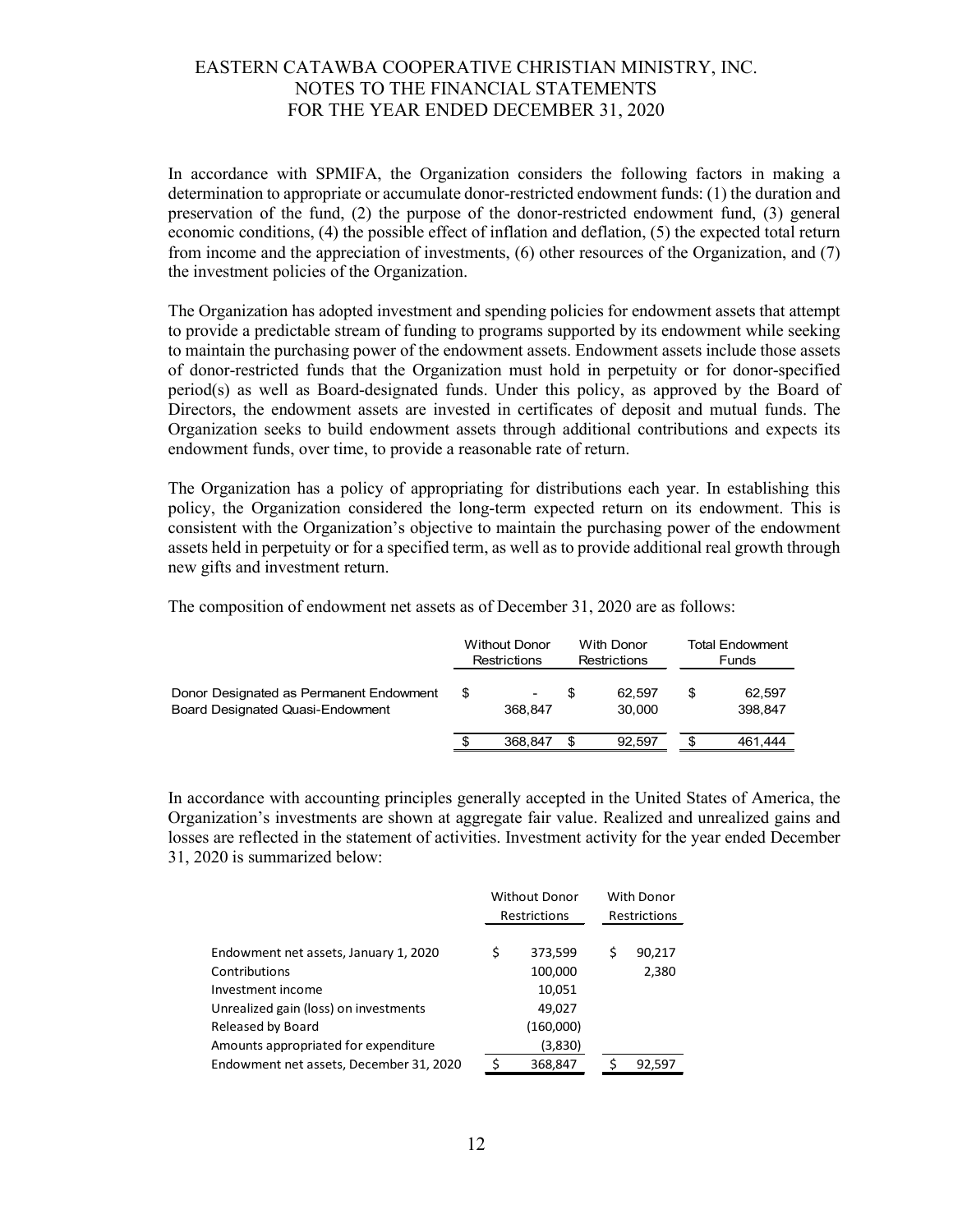### Note 3. FAIR VALUE MEASUREMENTS

The fair value measurements and levels within the fair value hierarchy of those measurements for the assets reported at fair value on a recurring basis at December 31, 2020 are as follows:

| Investments:                     | Fair Value | Level 1 |
|----------------------------------|------------|---------|
| <b>Mutual Funds:</b>             | 312,832    | 312,832 |
| <b>Exchange-Traded Products:</b> | 140,186    | 140,186 |
| Cash and Cash Alternatives:      | 8,426      | 8,426   |
|                                  | 461,444    | 461,444 |

# Note 4. LIQUIDITY AND AVAILABILITY OF FINANCIAL ASSETS

The following reflects the Organization's financial assets as of the balance sheet date, reduced by amounts not available for general use because of contractual or donor-imposed restrictions within one year of the balance sheet date.

|                                                           |   | 12/31/2020 |
|-----------------------------------------------------------|---|------------|
| Financial Assets at Year-End                              | Ś | 931,635    |
| Less those available for general expenditure within       |   |            |
| one year, due to:                                         |   |            |
| Donor Restricted:                                         |   |            |
| To maintain as an Endowment                               |   | (92, 597)  |
| Unavailable to management without Board approval          |   |            |
| Board designated Quasi-Endowment                          |   | (368,847)  |
| Financial assets available to meet cash needs for general |   |            |
| expenditure within one year                               |   |            |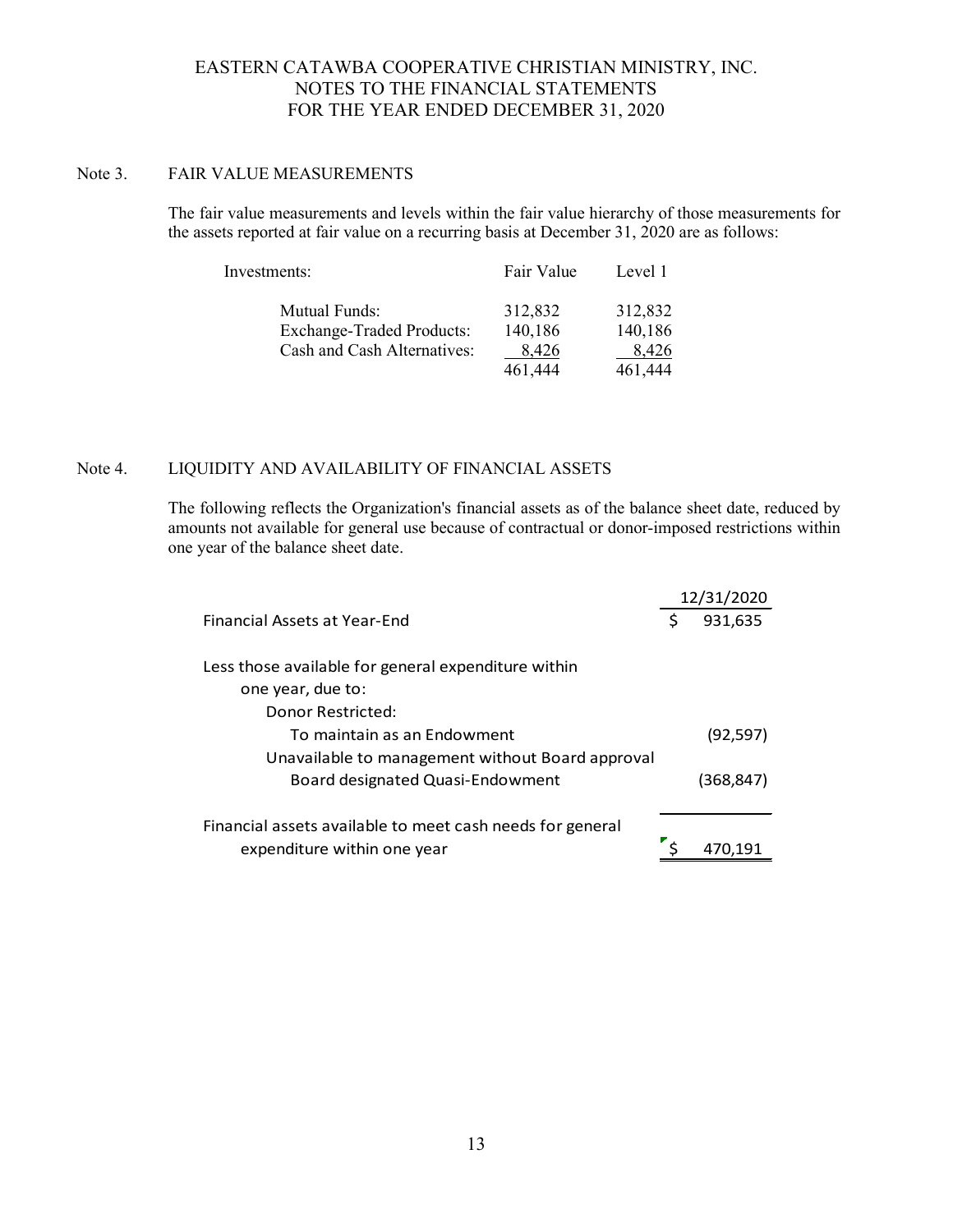# Note 5. ACCOUNTS RECEIVABLE

The following is a summary of accounts receivable as of December 31, 2020:

|                               | <b>Without Donor</b> | With Donor   |
|-------------------------------|----------------------|--------------|
|                               | Restrictions         | Restrictions |
| Sales Tax Receivable          | \$788                |              |
| <b>DSS</b> General Assistance |                      | 3,180        |
| FEMA-Rent                     |                      | 15,000       |
| <b>FEMA-CARES</b>             |                      | 5,167        |
| FEMA-Other Shelter            |                      | 9,593        |
|                               |                      |              |

# Note 6. PREPAID PAYROLL

The Organization utilizes direct deposit for payroll. It must be drafted from the bank the business day prior to payroll date. The direct deposit for January 1, 2021 in the amount of \$8,989 was drafted from the Organization's bank account on December 31, 2020. This is recorded as prepaid payroll on the balance sheet at year-end.

# Note 7. PROPERTY AND EQUIPMENT

Property and equipment consists of the following:

|                               | 12/31/20120 |            |  |  |  |
|-------------------------------|-------------|------------|--|--|--|
|                               |             |            |  |  |  |
| Land                          | \$          |            |  |  |  |
| <b>Building</b>               |             | 829.624    |  |  |  |
| Machinery and equipment       |             | 70,947     |  |  |  |
| Office Equipment              |             | 14.098     |  |  |  |
| Vehicle                       |             | 99.749     |  |  |  |
| Less Accumulated Depreciation |             | (435, 670) |  |  |  |
| Net Property and Equipment    | ¢           | 578,748    |  |  |  |

Depreciation Expense for December 31, 2020 was \$38,051.

The Organization built its building on land leased from the County (see note 8). Per the lease agreement the parties agree the building is a part of the County's real property and as such, if either party terminates or does not renew the lease agreement, the building would be the property of the County.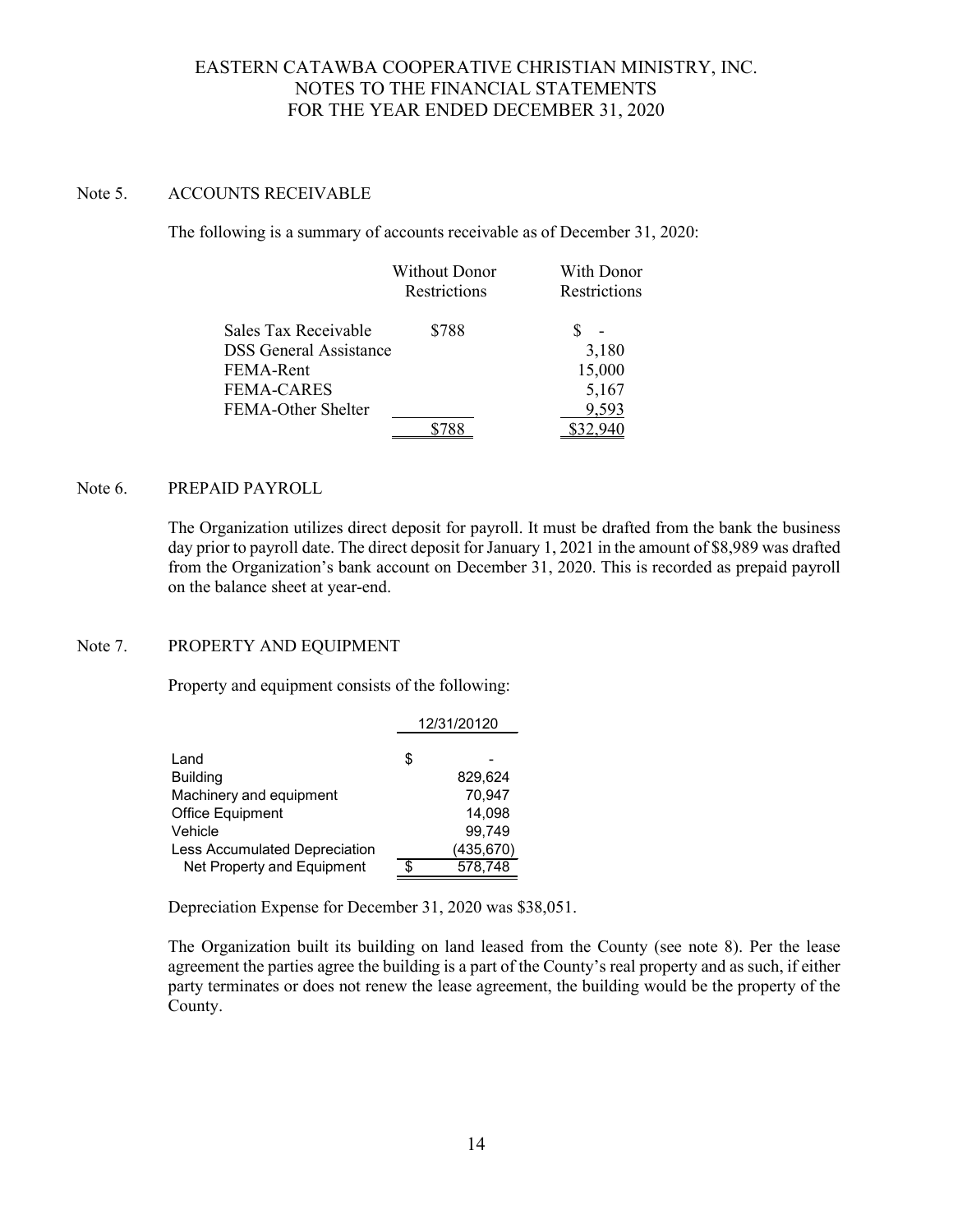# Note 8. BENEFICIAL USE OF LAND AND WAREHOUSE SPACE

In July of 2015 the Organization entered into a lease agreement with Catawba County whereby the Organization would lease from the County land owned by the County. The initial term of the lease is 10 years ending on June 30, 2025 with an aggregate annual base rent of \$1 per year. The value of the land at this time is \$78,200. The annual fair market rent is estimated as 10% of the land value. The Organization discounted the value of the 10 year lease term using a discount rate of 6% and recorded a restricted contribution of \$43,666.

In February of 2016 the Organization entered into a lease agreement whereby the Organization would lease warehouse space for \$1 per year. The initial term of the lease is 10 years and ending February 2026. The fair market rent of the space is determined to be \$1 per square foot for an annual rent of \$20,000. The Organization discounted the value of the 10 year lease term using a discount rate of 6% and recorded a restricted contribution of \$111,679.

The Beneficial Use asset will be amortized over the lease term with rent expense and revenue being recorded annually.

|                                    |    | Land      |   | Warehouse |
|------------------------------------|----|-----------|---|-----------|
| <b>Beneficial Use</b>              | Ş  | 43,666    | Ś | 111,679   |
| Less amortization                  |    | (15, 677) |   | (30, 120) |
| Beneficial Use at 1/1/2020         |    | 27,989    |   | 81,559    |
| 2020 Amortization                  |    | (4,380)   |   | (9, 977)  |
| Beneficial Use at 12/31/20         | Ś. | 23,609    | Ŝ | 71,582    |
|                                    |    |           |   |           |
| <b>Beneficial Use Contribution</b> | \$ | 3,440     | S | 10,023    |
| Lease Expense                      | \$ | 7,820     | Ś | 20,000    |

# Note 9. LONG TERM DEBT

As of December 31, 2020 the Organization did not have any long term debt.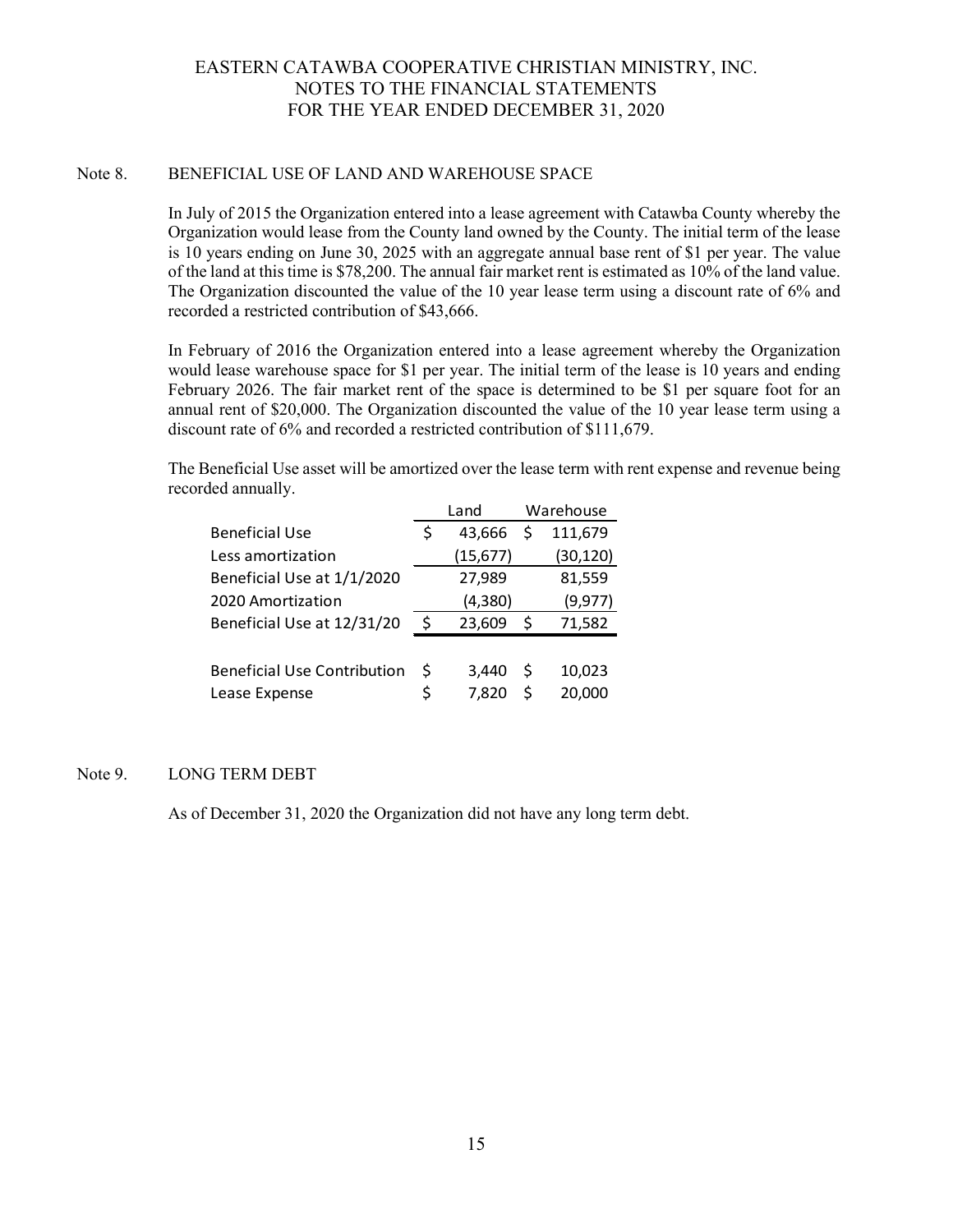### Note 10. NET ASSETS WITHOUT DONOR RESTRICTIONS

The Organization's net assets without donor restrictions is comprised of undesignated and Board designated amounts for the following purposes at December 31, 2020:

|                                             |   | 12/31/2020 |  |
|---------------------------------------------|---|------------|--|
| Undesignated                                | Ś | 215,713    |  |
| <b>Fixed Assets</b>                         |   | 578,748    |  |
| Board Designated for Quasi-Endowment        |   | 368,847    |  |
| Total net assets without donor restrictions |   | 1,163,308  |  |

### Board Designated for Quasi-Endowment

The Board has designated funds be set aside to maintain a quasi-endowment for the purpose of securing the Organization's long-term financial viability and continuing to meet the needs of the Organization.

### Note 11. NET ASSETS WITH DONOR RESTRICTIONS

|                                             | 12/31/2020 |         |
|---------------------------------------------|------------|---------|
| Donor restricted to:                        |            |         |
| Permanent Endowment                         | \$         | 62,597  |
| Quasi-Endowment using Restricted Food Funds |            | 30,000  |
| Beneficial Land and Warehouse Use           |            | 95,191  |
| Crisis Assistance                           |            | 166,684 |
| <b>Food Pantry</b>                          |            | 31,580  |
| <b>Fndowment</b>                            |            | 100     |
| <b>COVID Assistance</b>                     |            | 44,627  |
| Capital Account                             |            | 6,145   |
|                                             |            |         |
|                                             | \$         | 436,924 |

# Note 12. FEDERAL AND STATE-ASSISTED PROGRAMS

The Organization has received proceeds from several federal and State grants. Periodic audits of these grants are required and certain costs may be questioned as not being appropriate expenditures under the grant agreements. Such audits could result in the refund of grant monies to the grantor agencies. Management believes that any required refunds will be immaterial. No provision has been made in the accompanying financial statements for the refund of grant monies.